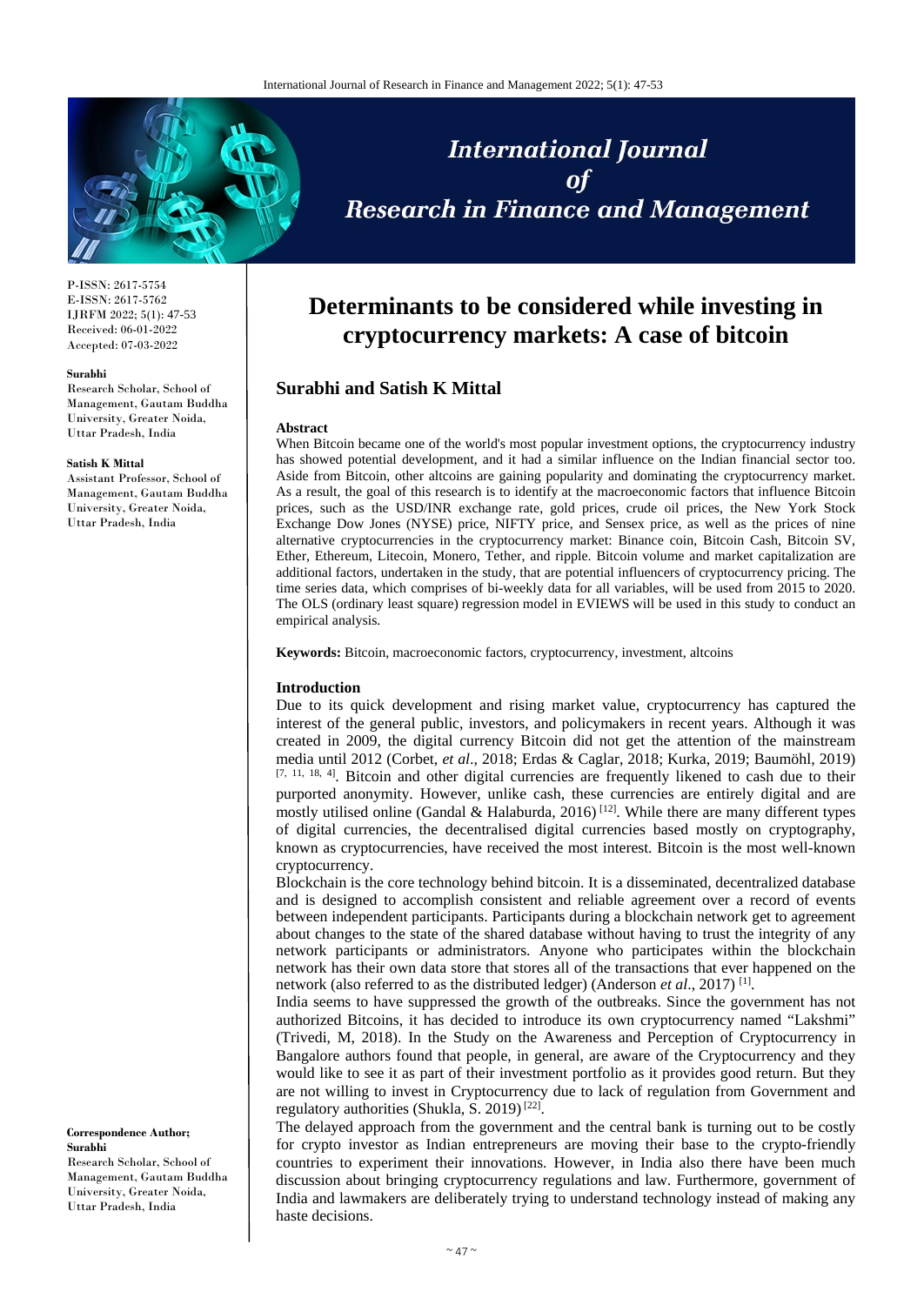Bitcoin was the first cryptocurrency proposed in a white paper published in 2008 by a person or a group with the pseudonym of Satoshi Nakamoto and launched in 2009. It did not have much competition back then. In fact, as per coin market cap, it has around 70% market capitalization among all the cryptocurrencies. The main enticing property of this newly invented cryptocurrency was that it was fully decentralised. It became a new investment alternative among the investors as its prices fluctuated from \$0.01 to \$250 within a four-year time span (Deepika, *et al.*, 2017)<sup>[8]</sup>. Bitcoin became a new mode of payment bypassing the traditional currencies as it had low transaction fees and speed, high liquidity and convertibility, decentralized and secrecy. Well established companies such as Dell, Wordpress.com, Subway, Microsoft, Steam and the internet archive started accepting them as new payment method (Deepika, *et al*., 2017) [8] . Apart from this people are using this system to make real time payments and allow business to use consumption of their products such as cell phones, audio, video utility services and so on (Wolfgang *et al*., 2020) [25] .

For numerous reasons, the market of bitcoin and rival cryptocurrencies is worth studying. First and foremost, it was a totally new market with several firms arriving and competing. It's also a fantastic laboratory, with well-defined and high-quality data on pricing and volumes across time. Therefore, this study examines various variables to evaluate the factors that impact Bitcoin prices, including the INR/USD exchange rate, gold prices, crude oil prices, NYSE DJ prices, NIFTY prices, and SENSEX prices, as well as 9 altcoin values. Many earlier research regarded NIFTY and SENSEX, Indian stock market indices, as potential variables influencing cryptocurrency values.

#### **Literature Review**

The advancement of blockchain technology has allowed cryptocurrency to infiltrate the financial sector to a certain extent by offering an alternative monetary system with additional benefits like as reduced transaction costs, significantly faster processing, and a better level of anonymity. Bitcoin is the cryptocurrency industry's first totally decentralised digital money.

For the first time, Bitcoin is a kind of electronic payment that allows the user to validate digital assets without relying on third party. This is accomplished by combining public key cryptography, peer-to-peer networking, and a proof-ofwork technique.

Thousands of cryptocurrencies and a host of other blockchain-based apps are widely available more than a decade later Because of its decentralised structure, investors may control their money without relying on businesses, banks, or the government (Härdle, Harvey, & Reule, 2020) [14] .

Most cryptocurrencies' supply grows at a pre-set pace that cannot be altered by any central body. In the case of Bitcoin, there are now around 15 million Bitcoins in circulation, with the total amount eventually reaching 21 million. Because of its restricted supply in absolute numbers, this raises worries about the currency's deflationary potential (Gandal & Halaburda, 2016)<sup>[12]</sup>.

Bitcoin has indeed lately been a topic of study in finance and economics. For a long time, financial investors have been interested in this issue. A tiny number of theoretical papers authored by a small number of scholars and academics examine elements that are important in establishing Bitcoin pricing. Following is the table representing variables or factors that influence various cryptocurrency prices are studied.

| <b>Study</b>                                            | Variables/Determinants/Factors | <b>Research Techniques</b>   |
|---------------------------------------------------------|--------------------------------|------------------------------|
| The Effects of Gold, Stock Markets and Geopolitical     | Geopolitical Risk Index        | Correlation matrix           |
| Uncertainty on Bitcoin Prices and Volatility (Kyriazis, | Gold                           |                              |
| $2020$ ) <sup>[19]</sup>                                | VIX index                      |                              |
|                                                         | <b>Bitcoin</b>                 |                              |
| On the determinants of bitcoin returns: a LASSO         | <b>Stock Market Returns,</b>   | Least Absolute Shrinkage and |
| approach (Panagiotidis, et al., 2018) <sup>[21]</sup> . | Exchange Rates,                | Selection Operator (LASSO)   |
|                                                         | Gold And Oil Returns,          | Regression                   |
|                                                         | FED's and ECB's rates          |                              |
|                                                         | and Internet Trends            |                              |
|                                                         | <b>Bitcoin Returns</b>         |                              |
|                                                         | <b>GOOGLE</b>                  |                              |
|                                                         | GOLD                           |                              |
|                                                         | <b>CEPU</b>                    |                              |
|                                                         | <b>ECB DFR</b>                 |                              |
|                                                         | DI                             |                              |
|                                                         | <b>VXD</b>                     |                              |
|                                                         | <b>EEPU</b>                    |                              |
|                                                         | WIKI-                          |                              |
|                                                         | <b>EFFR</b>                    |                              |
|                                                         | <b>JPY/USD</b>                 |                              |
|                                                         | <b>USEPU</b>                   |                              |
|                                                         | CNY/USD                        |                              |
|                                                         | <b>OIL</b>                     |                              |
|                                                         | <b>SSEC</b>                    |                              |
|                                                         | SP350                          |                              |
|                                                         | <b>USD/EUR</b>                 |                              |

**Table 1:** Representing various determinants/factors/variables undertaken by various studies in literature. (Source: Author compiled from various sources)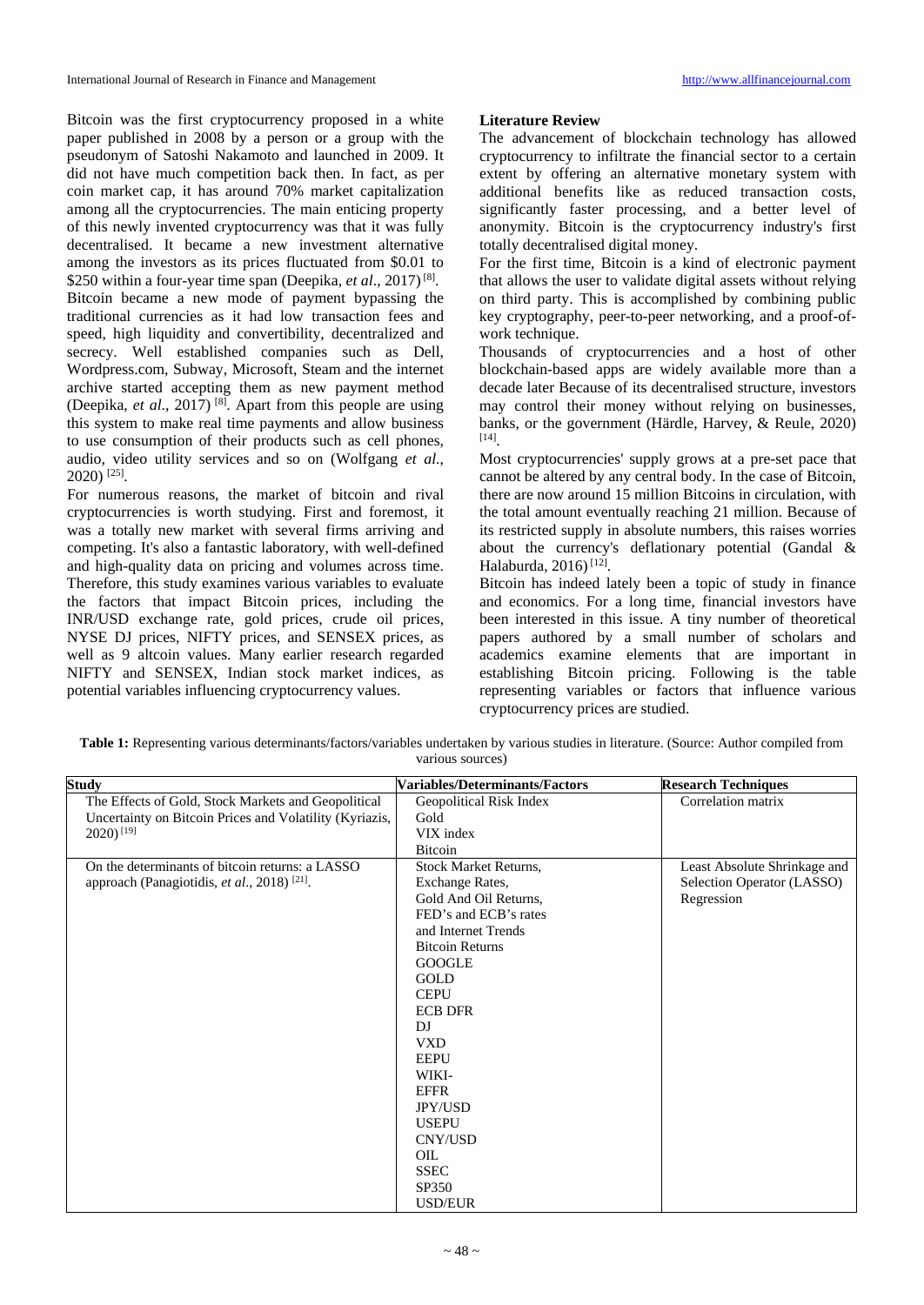|                                                                    | <b>NIKKEI</b>                        |                               |
|--------------------------------------------------------------------|--------------------------------------|-------------------------------|
|                                                                    | WIKI+                                |                               |
|                                                                    | <b>GBP/USD</b>                       |                               |
|                                                                    | <b>NASDAQ</b>                        |                               |
| What are the main drivers of the Bitcoin price?                    | Bitcoin price index (BPI)            | Wavelet coherence for         |
| Evidence from wavelet coherence analysis.                          | <b>BlockChain</b>                    | correlations                  |
|                                                                    |                                      |                               |
| (Krištoufek, 2015) <sup>[17]</sup> .                               | Total bitcoins in circulation        |                               |
|                                                                    | Number of transactions excluding     |                               |
|                                                                    | exchange transactions                |                               |
|                                                                    | Estimated output volume              |                               |
|                                                                    |                                      |                               |
|                                                                    | Trade volume vs. transaction volume  |                               |
|                                                                    | ratio                                |                               |
|                                                                    | Hash rate                            |                               |
|                                                                    | Difficulty                           |                               |
|                                                                    |                                      |                               |
|                                                                    |                                      |                               |
|                                                                    | Exchanges                            |                               |
|                                                                    | Bitfinex.                            |                               |
|                                                                    | Bitstamp,                            |                               |
|                                                                    | BTC-e and                            |                               |
|                                                                    |                                      |                               |
|                                                                    | Mt. Gox                              |                               |
|                                                                    | CNY market                           |                               |
|                                                                    |                                      |                               |
|                                                                    | The Financial Stress Index           |                               |
|                                                                    | Gold                                 |                               |
| BitCoin meets Google Trends and Wikipedia:                         | <b>BitCoin Returns</b>               | Stationarity & cointegration. |
|                                                                    |                                      |                               |
| Quantifying the relationship between phenomena of                  | Google Trends (returns),             | linear correlation            |
| the Internet era. (Kristoufek, 2013) <sup>[16]</sup>               | Wikipedia (returns),                 |                               |
| Examining Bitcoin and Economic Determinants: An                    | Log-transformed                      | Ordinary Least Squares (OLS)  |
| Evolutionary Perspective (Vo, et al., 2022) <sup>[24]</sup> .      | indicators                           | regression analyses.          |
|                                                                    |                                      | OLS prediction results with   |
|                                                                    | Close (Bitcoin)                      |                               |
|                                                                    | GDP (Gross Domestic Product)         | MSE and MAE.                  |
|                                                                    | T5YIFR (5 Year Forward Inflation     |                               |
|                                                                    | <b>Expectation Rate)</b>             |                               |
|                                                                    | DGS10 (10-year T-bond interest rate) |                               |
|                                                                    |                                      |                               |
|                                                                    | FEDFUNDS (Effective Federal Funds    |                               |
|                                                                    | Rate)                                |                               |
|                                                                    | VIXCLS (CBOE Volatility Index)       |                               |
|                                                                    | SP500                                |                               |
|                                                                    |                                      |                               |
|                                                                    | Gold Price                           |                               |
|                                                                    | Crude Oil Price                      |                               |
| Bitcoin is not the New Gold-A comparison of                        | <b>Bitcoin</b>                       | Unconditional pairwise        |
| volatility, correlation, and portfolio performance.                | Gold                                 | Pearson correlation Matrix    |
| (Klein, et al., 2018) <sup>[15]</sup> .                            | Silver                               |                               |
|                                                                    |                                      |                               |
|                                                                    | WTI (West Texas Intermediate)        |                               |
|                                                                    | <b>Equity Indices</b>                |                               |
|                                                                    | S&P 500                              |                               |
|                                                                    | <b>MSCI</b> World                    |                               |
|                                                                    |                                      |                               |
|                                                                    | <b>MSCI EM50</b>                     |                               |
| Bitcoin, gold and the US dollar-A replication and                  | Bitcoin                              | correlation analysis          |
| extension (Baur, et al., 2018) <sup>[5]</sup> .                    | <b>USD/EUR</b>                       |                               |
|                                                                    | USD/GBP                              |                               |
|                                                                    | <b>USD</b>                           |                               |
|                                                                    | FX Index                             |                               |
|                                                                    |                                      |                               |
|                                                                    | <b>EUR FX Index</b>                  |                               |
|                                                                    | <b>FTSE 100</b>                      |                               |
|                                                                    | <b>MSCI</b> World                    |                               |
|                                                                    | Gold Cash                            |                               |
|                                                                    | Gold Future                          |                               |
| Determinants of Cryptocurrency Market: An Analysis                 | Natural Logarithms of                | Johansen Cointegration Test   |
| for Bitcoin, Ethereum and Ripple. (Deniz, & Teker,                 | l.                                   | and Granger Causality Test    |
|                                                                    | <b>Brent Oil</b>                     |                               |
| $2020$ ) <sup>[10]</sup> .                                         | Gold                                 |                               |
|                                                                    | Bitcoin                              |                               |
|                                                                    | Ethereum                             |                               |
|                                                                    |                                      |                               |
|                                                                    | Ripple                               |                               |
| Quantifying the cross-correlations between online                  | <b>Bitcoin Returns</b>               | cross-correlation test        |
| searches and Bitcoin market. (Zhang, et al., 2018) <sup>[26]</sup> | <b>Change of Google Trends</b>       |                               |
|                                                                    | CGT-returns                          |                               |
|                                                                    |                                      |                               |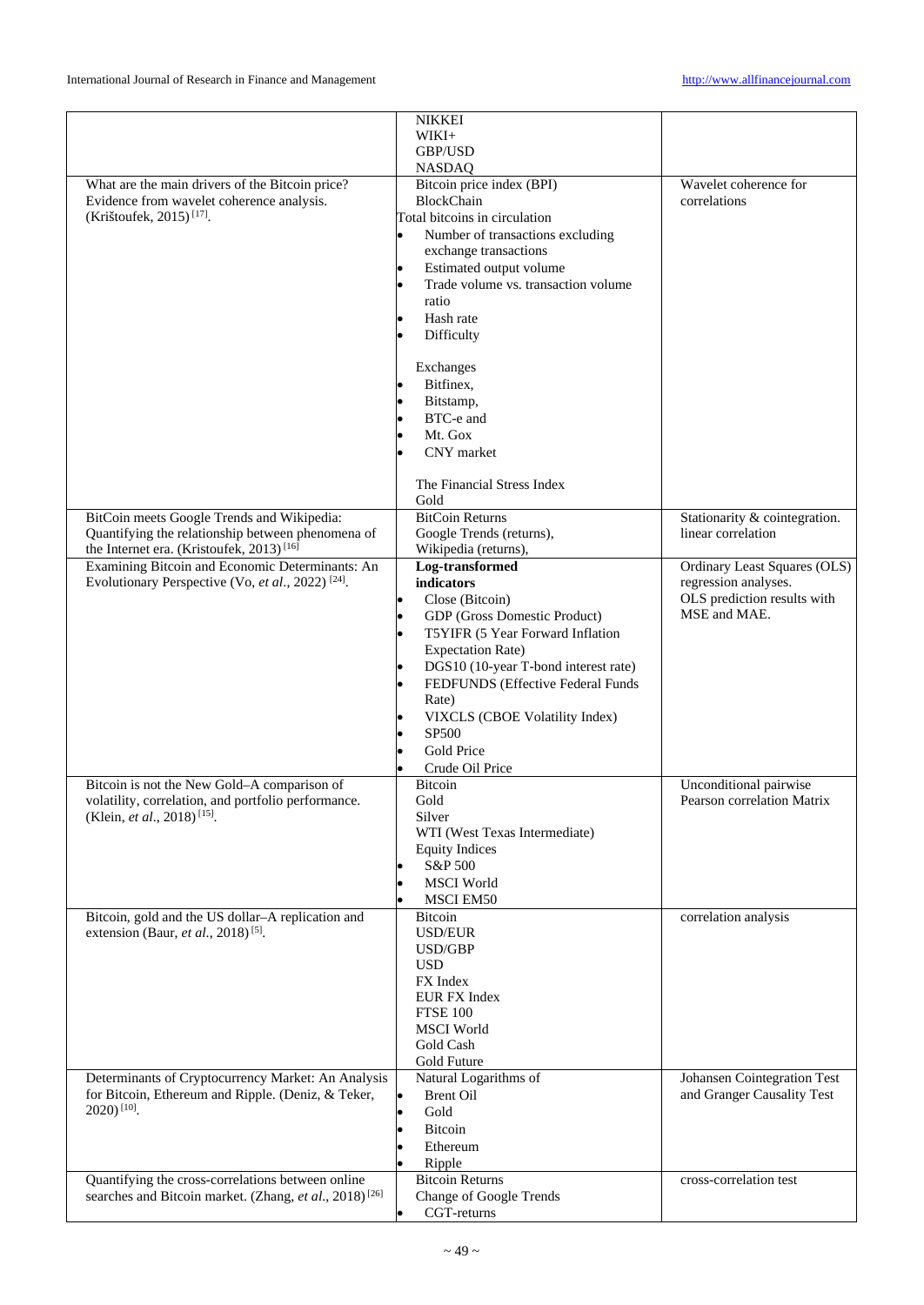|                                                                                                                                                                      | and CGT-volume                                                                                                                                                                              |                                                 |
|----------------------------------------------------------------------------------------------------------------------------------------------------------------------|---------------------------------------------------------------------------------------------------------------------------------------------------------------------------------------------|-------------------------------------------------|
| Factors affecting cryptocurrency prices: Evidence from<br>ethereum. Angela & Sun, 2020) <sup>[2]</sup>                                                               | Ethereum<br>Bitcoin (BTC),<br>Ripple (XRP),<br>Stellar (XLM),<br>Litecoin (LTC) and Monero (XMR).                                                                                           | Correlation                                     |
|                                                                                                                                                                      | Gold<br><b>EUR/USD</b>                                                                                                                                                                      |                                                 |
| Exploring the dynamic relationships between<br>cryptocurrencies and other financial assets. (Corbet, et<br>$al., 2018$ <sup>[7]</sup> .                              | Bitcoin, Ripple and Litecoin.<br>MSC GSCI Total Returns Index,<br>the US\$ Broad Exchange Rate,<br>the SP500 Index and<br>the COMEX closing gold price,<br>VIX and the Markit ITTR110 index | Correlation                                     |
| Can volume predict Bitcoin returns and volatility? A<br>quantiles-based approach. (Balcilar, et al., 2017) <sup>[3]</sup> .                                          | Natural logarithm<br><b>Bitcoin Prices</b><br>$\bullet$<br>Traded volume                                                                                                                    | causality-in-quantiles test                     |
| Factors Influencing Cryptocurrency Prices: Evidence<br>from Bitcoin, Ethereum, Dash, Litcoin, and Monero<br>(Sovbetov, 2018)) <sup>[23]</sup>                        | <b>Crypto Related Factors</b><br>Market Beta,<br><b>Trading Volume</b><br>Volatility<br>SP500 index                                                                                         | Cointegration,<br><b>Error Correction Model</b> |
| Can we predict the winner in a market with network<br>effects? Competition in cryptocurrency market.<br>(Gandal & Halaburda, 2016) <sup>[12]</sup>                   | Natural logarithm<br>Bitcoin (BTC),<br>Litecoin (LTC),<br>Peercoin (PPC),<br>Namecoin (NMC),<br>Feathercoin (FTC),<br>Novacoin (NVC)<br>Terracoin (TRC).                                    | Correlation<br>Regression                       |
| Bitcoin return: Impacts from the introduction of new<br>altcoins. (Nguyen, et al., 2019) <sup>[20]</sup>                                                             | <b>Bitcoin Return</b><br><b>Bitcoin Supply</b><br><b>Bitcoin Demand</b><br>Gold Price<br><b>NASDAO</b><br>Oil Price<br>Yuan/USD<br><b>USD/EUR</b>                                           | Correlation                                     |
| The asymmetric effect of bitcoin on altcoins: evidence<br>from the nonlinear autoregressive distributed lag<br>(NARDL) model. (Demir, et al., 2021) <sup>[9]</sup> . | <b>Bitcoin</b><br>Ethereum (ETH), Ripple (XRP)<br>Litecoin (LTC)<br>Oil price, gold price, 10-year treasure<br>maturity rate, USD/EUR parity, and<br>Nasdaq Composite Index                 | cointegration                                   |
| The relationship between Bitcoin returns and trade<br>policy uncertainty. (Gozgor, et al., 2019) <sup>[13]</sup> .                                                   | returns of Bitcoin<br>index of trade policy uncertainty (TPI) in<br><b>USA</b>                                                                                                              | Correlation<br><b>Causality Test</b>            |

After discussion, it can be inferred that very few of these works analyse cryptocurrency competition, and none of the studies integrate NIFTY and SENSEX, Indian stock market indexes of the NSE (National Stock Exchange) and the BSE (Bombay Stock Exchange), respectively, as potential predictors of cryptocurrency pricing.

#### **Research methodology**

For meeting the objectives, the study undertakes the following:

**Sample:** This study will take on 10 leading that cumulatively constitute 90.41% of the overall cryptocurrency based on market capitalization. Indian and Foreign financial markets, foreign exchange market, commodity market and cryptocurrencies, namely; SENSEX, NIFTY, NYSE, USD, Crude oil, Gold, Binance coin, Bitcoin cash, Bitcoin SV, Bitcoin,

EOS, Ethereum, Litecoin, Monero, Tether and Ripple. Sensex and Nifty are the indicators of Indian stock market and NYSE is for US financial market.

- **Time Frame:** The sample period will be collected from 7 October, 2015 to 29 April, 2020. The selected cryptocurrencies are based as per top 10 market capitalization on August 2018 on coin market cap.
- **Data:** Data is natural logarithms of daily closing price of selected variables.
- **Sources:** The study will be based on secondary source collected from Coinmarketcap.com, coindesk.com, bitcoincharts.com, bitfinex.com and tokendata.io, etc. For daily closing price of gold, and foreign exchange rate, the secondary data will be collected from Yahoo Finance, Bloomberg currency database and money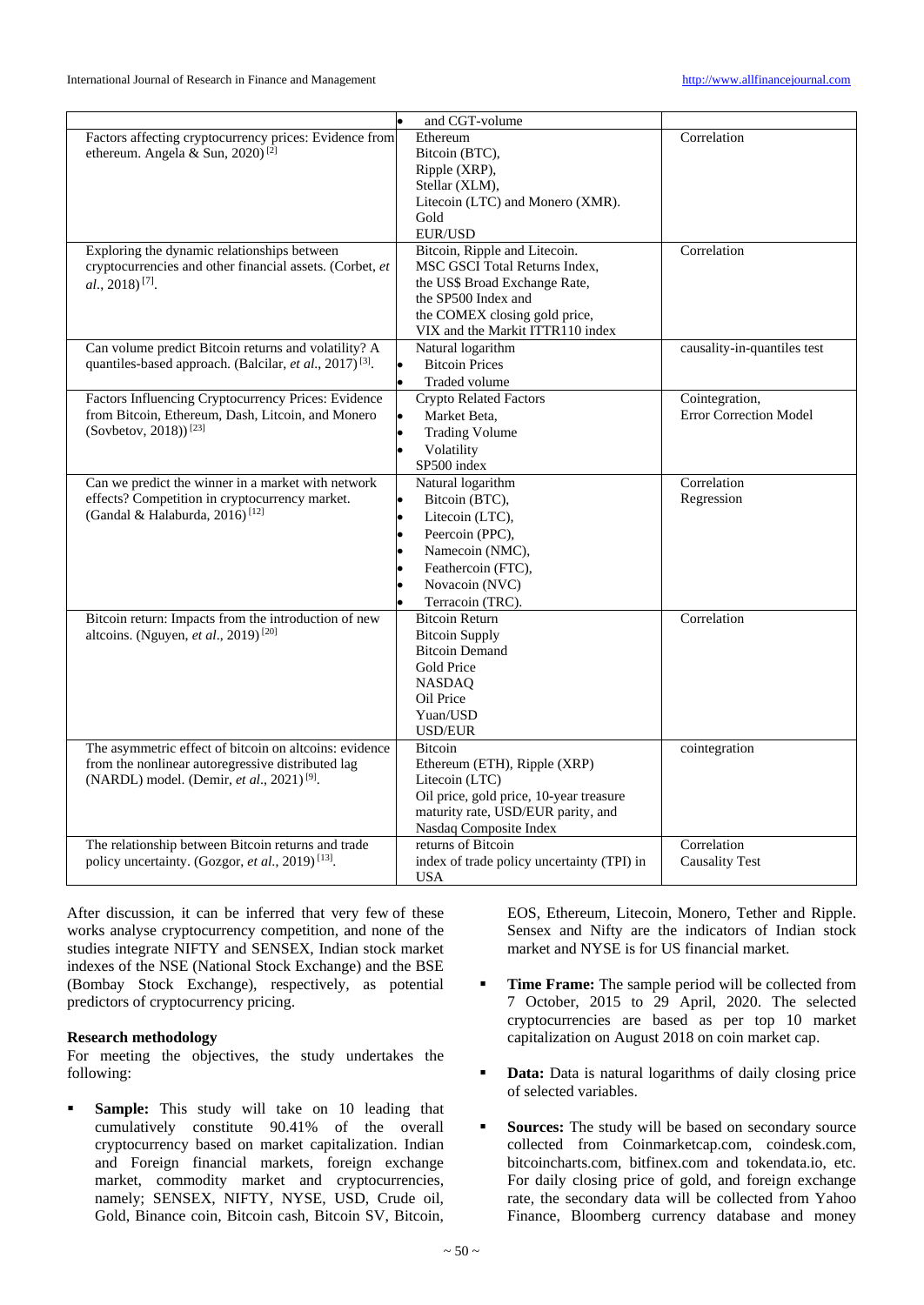control, etc and exported to EVIEWS software.

**Techniques:** This study is conducted in EVIEWS software, correlation matrix and OLS regression is applied the selected data. Prior to that, descriptive statistics shows the Jarque-Bera test of normality. The test helps identify whether the variables are normally distributed or not.

#### **Data analysis and interpretation**

We examine how currency prices changed over time between FY 2015 to FY 2020 and how these adjustments

influence with bitcoin prices. To conduct further analysis natural logarithmic tranformations are performed to convert the raw data time series into returns. The dependent variable in this study is the bitcoin because the study wants to analyse the impact of other determinants on bitcoin pricing. To perform the regression analysis, the study has conducted Jarque- Bera test of normality as shown in the table 2 representing descriptive statistices of 16 selected time series data from FY 2015 to FY 2020.

The Ho for the Jarque-Bera test is that underlying returns of time series is normally distributed.

**Table 2:** Representation of Descriptive statistics of Returns of 16 Selected Time series. (Source: Author compiled from EVIEWS output)

|                            | BINANCE              | BTC CAS              | BTC RET              | BTC SV R EOS RET     |                      |                      |                      | ETHEREU LITECOIN  MONERO | TETHER               | XRP RET              | CRUDE R              | GOLD RE                 | <b>USD</b>           | RET NYSE DJ             | NIFTY RE             | SENSEX               |
|----------------------------|----------------------|----------------------|----------------------|----------------------|----------------------|----------------------|----------------------|--------------------------|----------------------|----------------------|----------------------|-------------------------|----------------------|-------------------------|----------------------|----------------------|
| Mean                       | 1.282924             | 0.342158             | 0.429499             | 0.846639             | 0.680406             | 0.721473             | 0.474249             | 0.760597                 | 0.002276             | 0.684159             | 0.596435             | $-0.036412$             | 0.012886             | $-0.002348$             | 0.027005             | 0.029037             |
| Median                     | 0.000000             | $-0.407747$          | 0.295052             | $-0.391341$          | 0.000000             | $-0.055042$          | 0.000000             | $-0.011339$              | 0.000000             | $-0.308280$          | 0.127470             | $-0.039863$             | $-0.005209$          | $-0.060113$             | 0.044506             | 0.053241             |
| Maximum                    | 138.5744             | 53.96913             | 23,60706             | 142.4941             | 168.3168             | 49.88619             | 64.20048             | 79.43396                 | 5.882353             | 179,3669             | 837.1429             | 5.012469                | 2.980422             | 13.42259                | 8.763210             | 8.974906             |
| Minimum                    | $-38.61985$          | $-37.20303$          | $-34.26764$          | $-38.94809$          | $-37.19807$          | $-38.25613$          | $-31.08853$          | $-33.06228$              | $-5.862196$          | $-46.00468$          | $-90.83170$          | $-7.098640$             | $-1.853923$          | $-9.121052$             | $-12.98047$          | $-13.15258$          |
| Std. Dev.                  | 11.59027             | 9.481685             | 4.908231             | 13,39800             | 11.46795             | 7.463376             | 7.106007             | 8.542969                 | 0.675300             | 10.28059             | 25.20159             | 0.924820                | 0.439330             | 1.208795                | 1.119374             | 1.124904             |
| <b>Skewness</b>            | 4.725110             | .340045              | 0.001001             | 4.698912             | 5.111113             | 0.800427             | 2.271176             | 2.116832                 | 0.340557             | 7.273213             | 32.27885             | $-0.424711$             | 0.603336             | 1.946257                | $-1.382055$          | $-1.357209$          |
| Kurtosis                   | 46.14456             | 10.21125             | 8.890170             | 44.12162             | 70.45693             | 8.279842             | 19,27767             | 17.92735                 | 22.22474             | 104.6327             | 1073.617             | 10.22477                | 343837               | 32.25495                | 29.36501             | 30.72918             |
| Jarque-Bera<br>Probability | 54783.82<br>0.000000 | 1748.425<br>0.000000 | 1637.851<br>0.000000 | 26541.32<br>0.000000 | 134023.2<br>0.000000 | 1436.997<br>0.000000 | 13482.49<br>0.000000 | 11365.40<br>0.000000     | 17469.65<br>0.000000 | 497614.0<br>0.000000 | 54307873<br>0.000000 | 2498.211<br>0.000000    | 959,5084<br>0.000000 | 41118.64<br>0.000000    | 33175.85<br>0.000000 | 36646.66<br>0.000000 |
|                            |                      |                      |                      |                      |                      |                      |                      |                          |                      |                      |                      |                         |                      |                         |                      |                      |
| Sum<br>Sum Sa. Dev.        | 864,6909<br>90407.05 | 242.5904<br>63650.86 | 486.6228<br>27270.71 | 303.0967<br>64083.79 | 470.1605<br>90744.58 | 817.4294<br>63054.65 | 537,3239<br>57160.72 | 861.7569<br>82615.98     | 2.578391<br>516,2260 | 775.1525<br>119641.7 | 675,7610<br>718956.2 | $-41.25530$<br>968.1896 | 14.59976<br>218,4885 | $-2.659821$<br>1654.063 | 30.59714<br>1418.395 | 32.89854<br>1432.444 |
|                            |                      |                      |                      |                      |                      |                      |                      |                          |                      |                      |                      |                         |                      |                         |                      |                      |
| Observations               | 674                  | 709                  | 1133                 | 358                  | 691                  | 1133                 | 1133                 | 1133                     | 1133                 | 1133                 | 1133                 | 1133                    | 1133                 | 1133                    | 1133                 | 1133                 |

From table 2, the probability is less than 0.05 hence we fail to reject the Ho for the Jarque-Bera test for normality which indicates that time series are normally distributed. Hence the returns of Bitcoin, Binance coin, Bitcoin cash, Bitcoin SV, EOS, Ethereum, Monero, Litecoin, Tether, XRP, Gold, Crude, INR/USD, NYSE, NIFTY and SENSEX are normally distributed at confidence level of 95% and 99%.

#### **Results**

To further test the impact of selected time series on the Bitcoin prices, we perform the OLS regression in the EVIEWS. Table 3 represents the regression results.

**Table 3:** OLS Regression performed to identify the impact of selected determinants on Bitcoin prices. (Source: Author compiled from EVIEWS Output)

| Dependent Variable: BTC RETURN               |               |                                |             |          |  |  |  |  |  |
|----------------------------------------------|---------------|--------------------------------|-------------|----------|--|--|--|--|--|
| Method: Least Squares                        |               |                                |             |          |  |  |  |  |  |
| Date: 05/13/22 Time: 10:42                   |               |                                |             |          |  |  |  |  |  |
| Sample (adjusted): 11/06/2018 4/29/2020      |               |                                |             |          |  |  |  |  |  |
| Included observations: 358 after adjustments |               |                                |             |          |  |  |  |  |  |
|                                              |               |                                |             |          |  |  |  |  |  |
| Variable                                     | Coefficient   | Std. Error                     | t-Statistic | Prob.    |  |  |  |  |  |
| С                                            | 0.085829      | 0.125859                       | 0.681950    | 0.4957   |  |  |  |  |  |
| <b>BINANCE COIN RETURN</b>                   | 0.034766      | 0.033325                       | 1.043242    | 0.2976   |  |  |  |  |  |
| BTC_CASH_RETURN                              | 0.007828      | 0.018840                       | 0.415486    | 0.6780   |  |  |  |  |  |
| <b>BTC SV RETURN</b>                         | 0.015320      | 0.010871                       | 1.409264    | 0.1597   |  |  |  |  |  |
| <b>EOS RETURN</b>                            | 0.065645      | 0.046242                       | 1.419596    | 0.1566   |  |  |  |  |  |
| ETHEREUM RETURN                              | 0.326143      | 0.055856                       | 5.838983    | 0.0000   |  |  |  |  |  |
| LITECOIN RETURN                              | 0.043497      | 0.043534                       | 0.999147    | 0.3184   |  |  |  |  |  |
| <b>MONERO RETURN</b>                         | 0.276762      | 0.043934                       | 6.299565    | 0.0000   |  |  |  |  |  |
| <b>TETHER RETURN</b>                         | 0.443959      | 0.206483                       | 2.150100    | 0.0322   |  |  |  |  |  |
| <b>XRP RETURN</b>                            | 0.032248      | 0.050821                       | 0.634542    | 0.5262   |  |  |  |  |  |
| <b>CRUDE RETURN</b>                          | $-9.68E - 05$ | 0.002829                       | $-0.034226$ | 0.9727   |  |  |  |  |  |
| <b>GOLD RETURN</b>                           | 0.021781      | 0.127677                       | 0.170599    | 0.8646   |  |  |  |  |  |
| USD RETURN                                   | 0.097056      | 0.224875                       | 0.431601    | 0.6663   |  |  |  |  |  |
| NYSE DJ RETURN                               | $-0.138304$   | 0.141711                       | $-0.975953$ | 0.3298   |  |  |  |  |  |
| NIFTY RETURN                                 | 0.040769      | 0.127531                       | 0.319683    | 0.7494   |  |  |  |  |  |
| <b>SENSEX RETURN</b>                         | $-0.153938$   | 0.124906                       | $-1.232434$ | 0.2186   |  |  |  |  |  |
| R-squared                                    | 0.781605      | Mean dependent var             |             | 0.178597 |  |  |  |  |  |
| <b>Adjusted R-squared</b>                    | 0.772027      | S.D. dependent var<br>4.928708 |             |          |  |  |  |  |  |
| S.E. of regression                           | 2.353289      | Akaike info criterion          |             | 4.593168 |  |  |  |  |  |
| Sum squared resid                            | 1893.985      | Schwarz criterion              |             | 4.766599 |  |  |  |  |  |
| Log likelihood                               | $-806.1770$   | Hannan-Quinn criter.           |             | 4.662142 |  |  |  |  |  |
| F-statistic                                  | 81.59814      | Durbin-Watson stat<br>1.836909 |             |          |  |  |  |  |  |
| Prob(F-statistic)                            | 0.000000      |                                |             |          |  |  |  |  |  |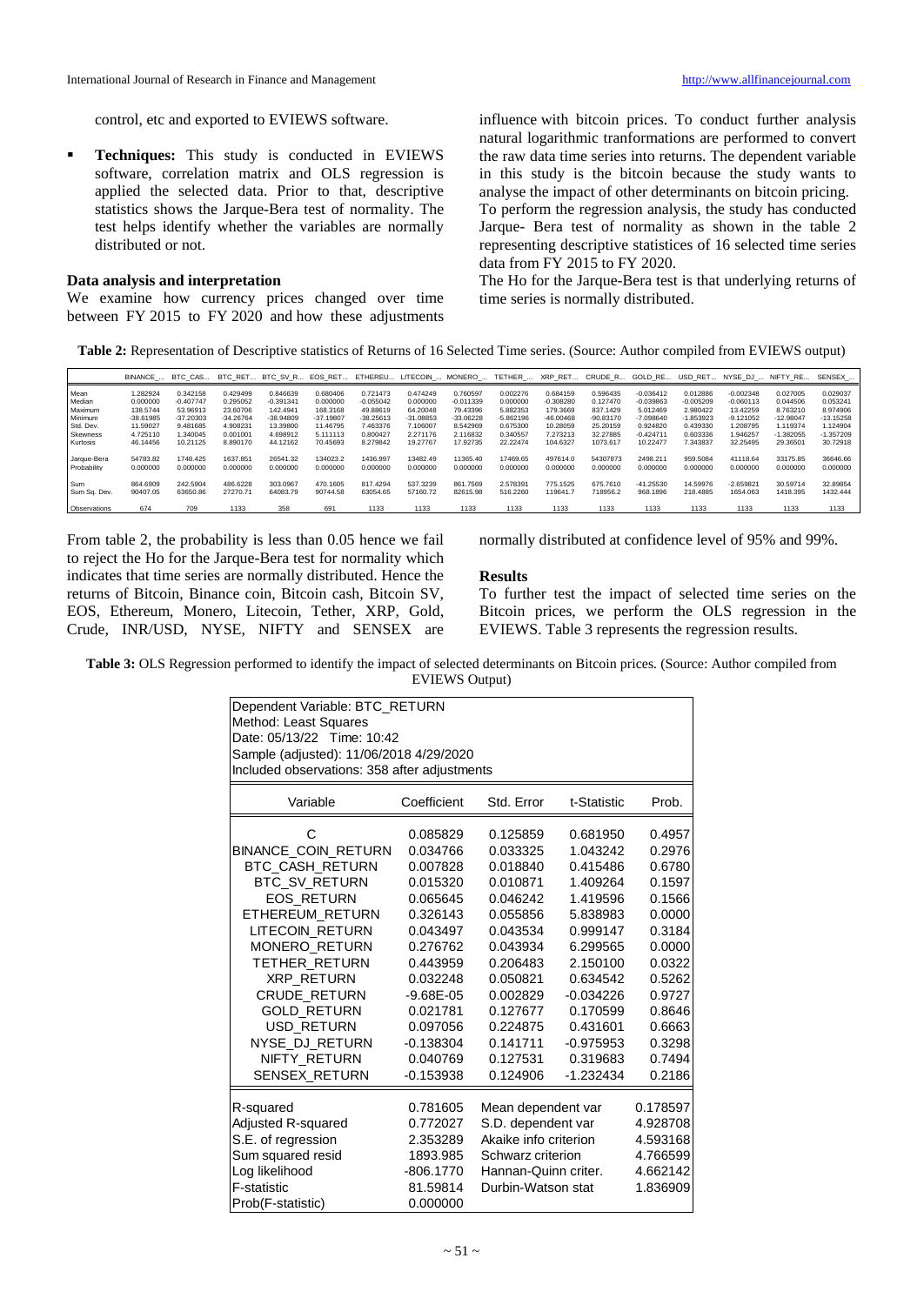From the table 3, it can be interpreted that the dependent variable, Bitcoin, is significantly effected by Ethereum, Monero and Tether as their significance value is less than 0.05, ie, 0.00 for Ethereum and Monero and 0.03 for Tether. Rest other independent variables do not have significant impact on prices of Bitcoin.

Furthermore, the coefficient value of Ethereum indicates that with 1% increase in the Ethereum prices then there will be 0.326% increase in the bitcoin prices. If there is 1% increase in the Monero prices, the bitcoin will rise by 0.27% and lastly if Tether is increasing by 1% then bitcoin will also rise by 0.44%.

The value of R square is 0.78, adjusted R square is 0.77 and F statistic probability is also significant indicating that model is a good fit. The value of Durbin-Watson statistic is 1.83 which is near to 2, hence there is no serial autocorrelation the data.

#### **Conclusion**

The purpose of this study is to examine the impact of macroeconomic factors such as Indian and foreign financial markets, foreign exchange markets, commodity markets, and cryptocurrencies, specifically the SENSEX, NIFTY, NYSE, USD, Crude oil, Gold, Binance coin, Bitcoin cash, Bitcoin SV, Bitcoin, EOS, Ethereum, Litecoin, Monero, Tether, and Ripple. The Sensex and Nifty were based on Bitcoin prices using the OLS Regression technique from FY 2015 through FY 2020.

The study concludes that the dependent variable, Bitcoin, is significantly affected by Ethereum, Monero and Tether. Rest other independent variables do not have any significant impact the Bitcoin prices. These results are in the line with Corbet, *et al*. (2018) [7], Baumöhl (2019) [4] and Ciaian, *et al*.  $(2018)$ <sup>[6]</sup>. This study plays significant role for the investors in Bitcoin and other cryptocurrencies. It will help them analyse the market more accurately. Also, there is no previous researches that attempted to identify the impact of Indian Stock market indices, NIFTY and SENSEX on the Bitcoin. So, this study is new and significant addition to the available literature.

#### **References**

- 1. Anderson T, Scanlon L, Smith CC. Bitcoin, Blockchain & Initial Coin Offerings: A Global Review. Pinsent Masons, 2017.
- 2. Angela O, Sun Y. August). Factors affecting cryptocurrency prices: Evidence from ethereum. In 2020 International Conference on Information Management and Technology (ICIMTech), 2020, 318- 323). IEEE.
- 3. Balcilar M, Bouri E, Gupta R, Roubaud D. Can volume predict Bitcoin returns and volatility? A quantiles-based approach. Economic Modelling. 2017;64:74-81.
- 4. Baumöhl E. Are cryptocurrencies connected to forex? A quantile cross-spectral approach. Finance Research Letters. 2019;29:363-372.
- 5. Baur DG, Dimpfl T, Kuck K. Bitcoin, gold and the US dollar–A replication and extension. Finance research letters. 2018;25:103-110.
- 6. Ciaian P, Rajcaniova M. Virtual relationships: Shortand long-run evidence from BitCoin and altcoin markets. Journal of International Financial Markets,

Institutions and Money. 2018;52:173-195.

- 7. Corbet S, Meegan A, Larkin C, Lucey B, Yarovaya L. Exploring the dynamic relationships between cryptocurrencies and other financial assets. Economics Letters. 2018;165:28-34.
- 8. Deepika EPE, Kaur ER. Cryptocurrency: Trends, Perspectives and Challenges. International Journal of Trend in Research and Development. 2017;4(4):4-6.
- 9. Demir E, Simonyan S, García-Gómez CD, Lau CKM. The asymmetric effect of bitcoin on altcoins: evidence from the nonlinear autoregressive distributed lag (NARDL) model. Finance Research Letters, 2021;40:101754.
- 10. Deniz A, Teker D. Determinants of Cryptocurrency Market: An Analysis for Bitcoin, Ethereum and Ripple. International Journal of Business and Social Science. 2020;11(11).
- 11. Erdas ML, Caglar AE. Analysis of the relationships between Bitcoin and exchange rate, commodities and global indexes by asymmetric causality test. Eastern Journal of European Studies. 2018;9(2):27.
- 12. Gandal N, Halaburda H. Can we predict the winner in a market with network effects? Competition in cryptocurrency market. Games. 2016;7(3):16.
- 13. Gozgor G, Tiwari AK, Demir E, Akron S. The relationship between Bitcoin returns and trade policy uncertainty. Finance Research Letters. 2019;29:75-82.
- 14. Härdle WK, Harvey CR, Reule RC. Understanding cryptocurrencies, Journal of Financial Econometrics. 2020;18(2):181–208.
- 15. Klein T, Thu HP, Walther T. Bitcoin is not the New Gold–A comparison of volatility, correlation, and portfolio performance. International Review of Financial Analysis. 2018;59:105-116.
- 16. Kristoufek L. BitCoin meets Google Trends and Wikipedia: Quantifying the relationship between phenomena of the Internet era. Scientific reports. 2013;3(1):1-7.
- 17. Krištoufek L. What are the main drivers of the Bitcoin price? Evidence from wavelet coherence analysis. PLoS One. 2015;10(4):1-15.
- 18. Kurka J. Do cryptocurrencies and traditional asset classes influence each other?. Finance Research Letters. 2019;31:38-46.
- 19. Kyriazis NA. The Effects of Gold, Stock Markets and Geopolitical Uncertainty on Bitcoin Prices and Volatility. Global Economy Journal. 2020;20(04):1-15.
- 20. Nguyen TVH, Nguyen BT, Nguyen TC, Nguyen QQ. Bitcoin return: Impacts from the introduction of new altcoins. Research in International Business and Finance. 2019;48:420-425.
- 21. Panagiotidis T, Stengos T, Vravosinos O. On the determinants of bitcoin returns: A LASSO approach. Finance Research Letters. 2018;27:235-240.
- 22. Shukla S. A Study on the Awareness and Perception of Cryptocurrency in Bangalore. Indian Journal of Applied Research. 2019;9(4).
- 23. Sovbetov Y. Factors influencing cryptocurrency prices: Evidence from bitcoin, ethereum, dash, litcoin, and monero. Journal of Economics and Financial Analysis. 2018;2(2):1-27.
- 24. Vo A, Chapman TA, Lee YS. Examining Bitcoin and